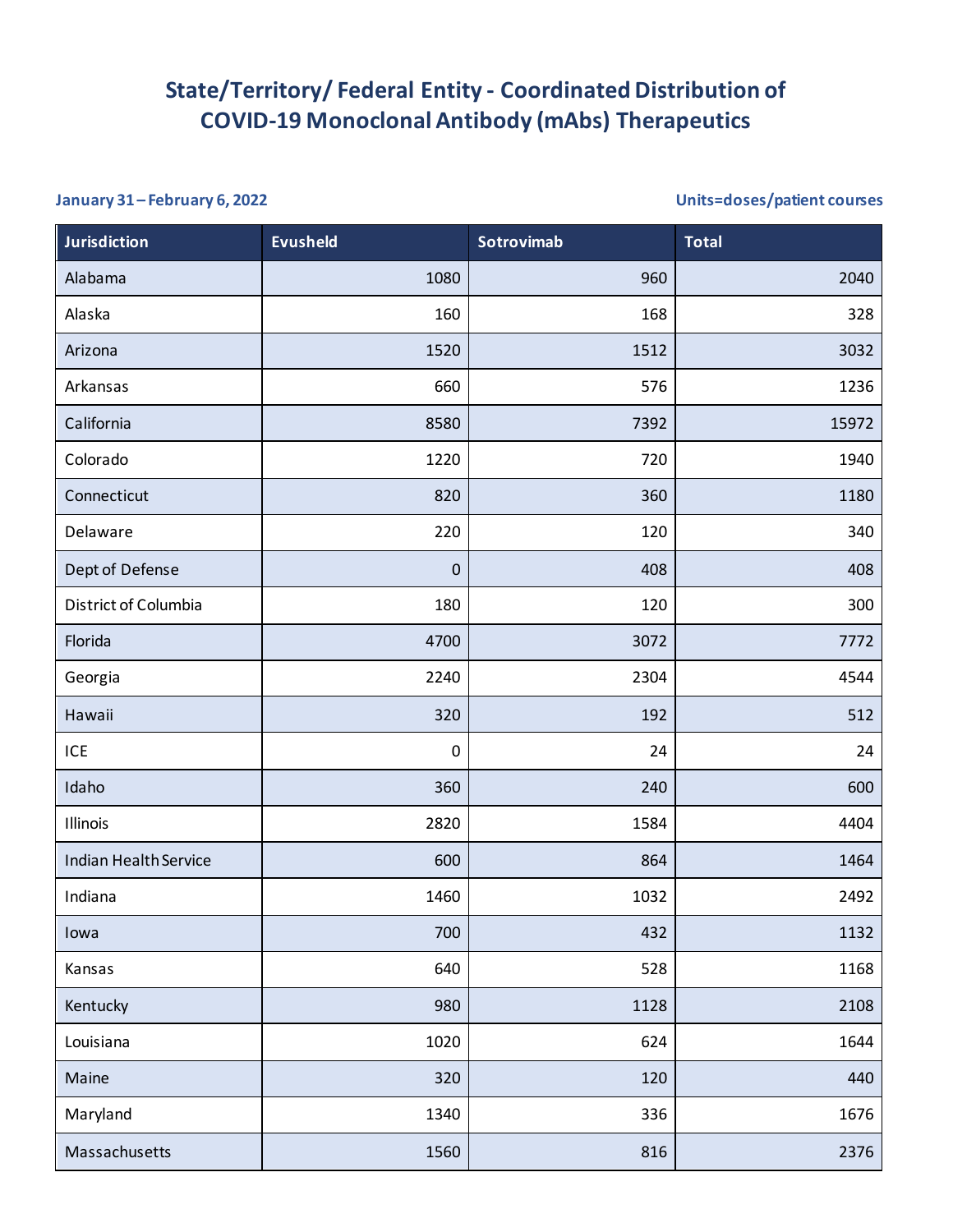| <b>Jurisdiction</b> | <b>Evusheld</b> | <b>Sotrovimab</b> | <b>Total</b> |
|---------------------|-----------------|-------------------|--------------|
| Michigan            | 2220            | 1392              | 3612         |
| Minnesota           | 1220            | 960               | 2180         |
| Mississippi         | 660             | 480               | 1140         |
| Missouri            | 1360            | 888               | 2248         |
| Montana             | 240             | 192               | 432          |
| Nebraska            | 420             | 264               | 684          |
| Nevada              | 660             | 456               | 1116         |
| New Hampshire       | 320             | 168               | 488          |
| New Jersey          | 1980            | 792               | 2772         |
| <b>New Mexico</b>   | 460             | 384               | 844          |
| New York            | 4420            | 1800              | 6220         |
| <b>NIH</b>          | 20              | 24                | 44           |
| North Carolina      | 2260            | 2016              | 4276         |
| North Dakota        | 180             | 144               | 324          |
| Ohio                | 2580            | 1224              | 3804         |
| Oklahoma            | 860             | 960               | 1820         |
| Oregon              | 920             | 576               | 1496         |
| Pennsylvania        | 2900            | 1320              | 4220         |
| Puerto Rico         | 780             | 192               | 972          |
| Rhode Island        | 260             | 168               | 428          |
| South Carolina      | 1100            | 1176              | 2276         |
| South Dakota        | 200             | 120               | 320          |
| Tennessee           | 1480            | 1464              | 2944         |
| Texas               | 5880            | 4272              | 10152        |
| U.S. Virgin Islands | 40              | 120               | 160          |
| Utah                | 620             | 600               | 1220         |
| Vermont             | 160             | 120               | 280          |
| Veterans Health     | 1920            | 408               | 2328         |
| Virginia            | 1880            | 1008              | 2888         |